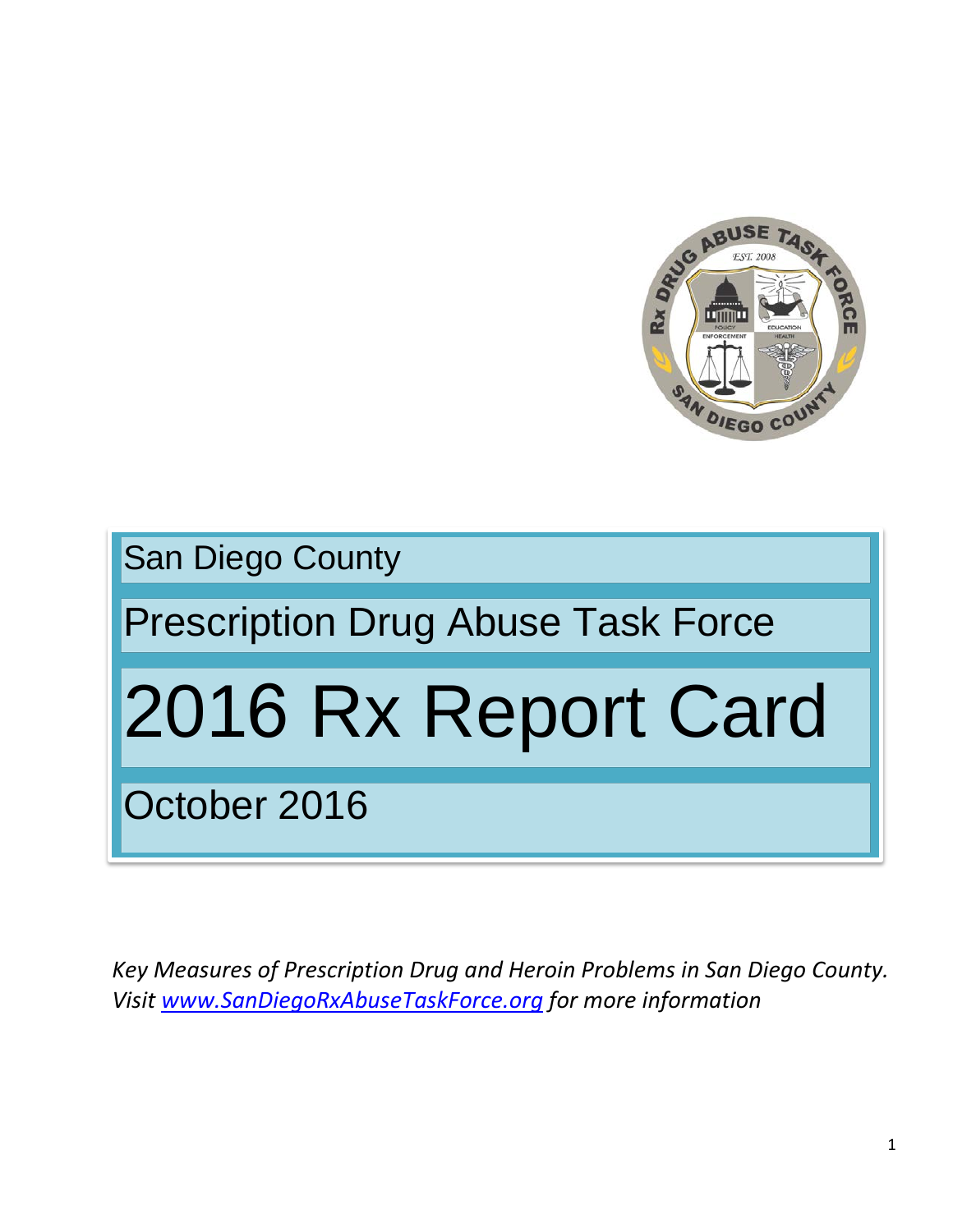### *What is the Rx Report Card?*

The Rx Report Card provides concrete data on the scale of the prescription drug abuse problem by looking at multiple factors and data points over the last five years in San Diego County. Readers are cautioned not to consider a single data point alone, but rather are encouraged to look at all of the information, as well as the direction of the trends over time.

For example, at first glance, prosecution numbers appear to be in decline. However, the whole story must be put into context. 2015 was the first full implementation year of Proposition 47, and our region has experienced an uptick in meth and heroin problems, which results in focus towards those substances; prescription drugs become a lesser priority for law enforcement. Misuse and abuse of these drugs have serious consequences for health and safety of San Diego County residents, as well as our public health and safety community systems. (Data sources are listed on Page 6.)

| 2016 Prescription Drug (Rx) Abuse Report Card |                                                                |         |         |         |         |                   |
|-----------------------------------------------|----------------------------------------------------------------|---------|---------|---------|---------|-------------------|
|                                               | <b>Indicator</b>                                               | 2011    | 2012    | 2013    | 2014    | 2015              |
| 1                                             | <b>Unintentional Rx-Related Deaths</b>                         |         |         |         |         |                   |
|                                               | <b>Number</b>                                                  | 267     | 268     | 259     | 244     | 248               |
|                                               | (Rate per 100,000 residents)                                   | (9.8)   | (9.8)   | (8.2)   | (7.6)   | (7.7)             |
| $\mathbf{2}$                                  | <b>Emergency Room Opiate Activity</b>                          | 3,278   | 3,791   | 5,723   | 6,866   | Not               |
|                                               | Number of Discharges                                           | (105.2) | (121.2) | (181.7) | (214.9) | Available         |
|                                               | (Rate per 100,000 residents)                                   |         |         |         |         | until 2017        |
| $\mathbf{3}$                                  | 11 <sup>th</sup> Graders Self Report of Lifetime Rx Misuse     | 17%     |         | 13%     |         | 14%               |
| 4                                             | <b>Total Adult Drug Treatment Admissions</b>                   | 13,696  | 14,383  | 16,629  | 16,104  | 15,177            |
|                                               | Percentage of Prescription Pain Medication                     | 4.2%    | 4.7%    | 4.5%    | 4.5%    | 4.3%              |
|                                               | Percentage of Heroin                                           | 22.0%   | 23.1%   | 24.8%   | 27.7%   | 28.6%             |
| 5                                             | <b>Arrestees Self Report of Rx Misuse</b>                      |         |         |         |         |                   |
|                                               | Adult                                                          | 41%     | 38%     | 43%     | 39%     | 42%               |
|                                               | Juvenile                                                       | 37%     | 40%     | 37%     | 37%     | 43%               |
| 6                                             | <b>Rx Prosecutions</b>                                         |         |         |         |         |                   |
|                                               | Rx-specific Fraud Charge                                       | 505     | 387     | 311     | 214     | 111               |
|                                               | Other Charges with Rx-involved                                 | 1,288   | 1,311   | 1,193   | 1,034   | 869               |
| 7                                             | <b>Pharmacy Robberies/Burglaries</b>                           | 26      | 8       | 5       | 8       | 6                 |
| 8                                             | <b>Pounds of Safely Disposed Medications</b>                   |         |         |         |         |                   |
|                                               | <b>Take Back Events</b>                                        | 13,008  | 16,707  | 18,732  | 17,676  | 14,595            |
|                                               | <b>Sheriff's Department Collection Boxes</b>                   | 5,128   | 9,902   | 13,872  | 13,079  | 14,725            |
| 9                                             | Annual Number of Dispensed Pills Per County<br><b>Resident</b> |         |         |         |         |                   |
|                                               | Pain Medication                                                | 35.9    | 37.9    | 36.3    | 39.7    | 39.1 <sup>1</sup> |
|                                               | Anti-anxiety                                                   | 13.3    | 13.8    | 13.7    | 13.3    | 13.1              |
|                                               | <b>Stimulants</b>                                              | 4.5     | 4.8     | 4.9     | 4.7     | 5                 |

<span id="page-1-0"></span> $1$  Tramadol has been used for pain for many years, but was only added as a Schedule IV medication in August 2014, thus added to CURES. Without Tramadol, the rate would have been 32.76; there were 19 Tramadol deaths in both 2012 and 2013, 20 in 2014 and 17 in 2015.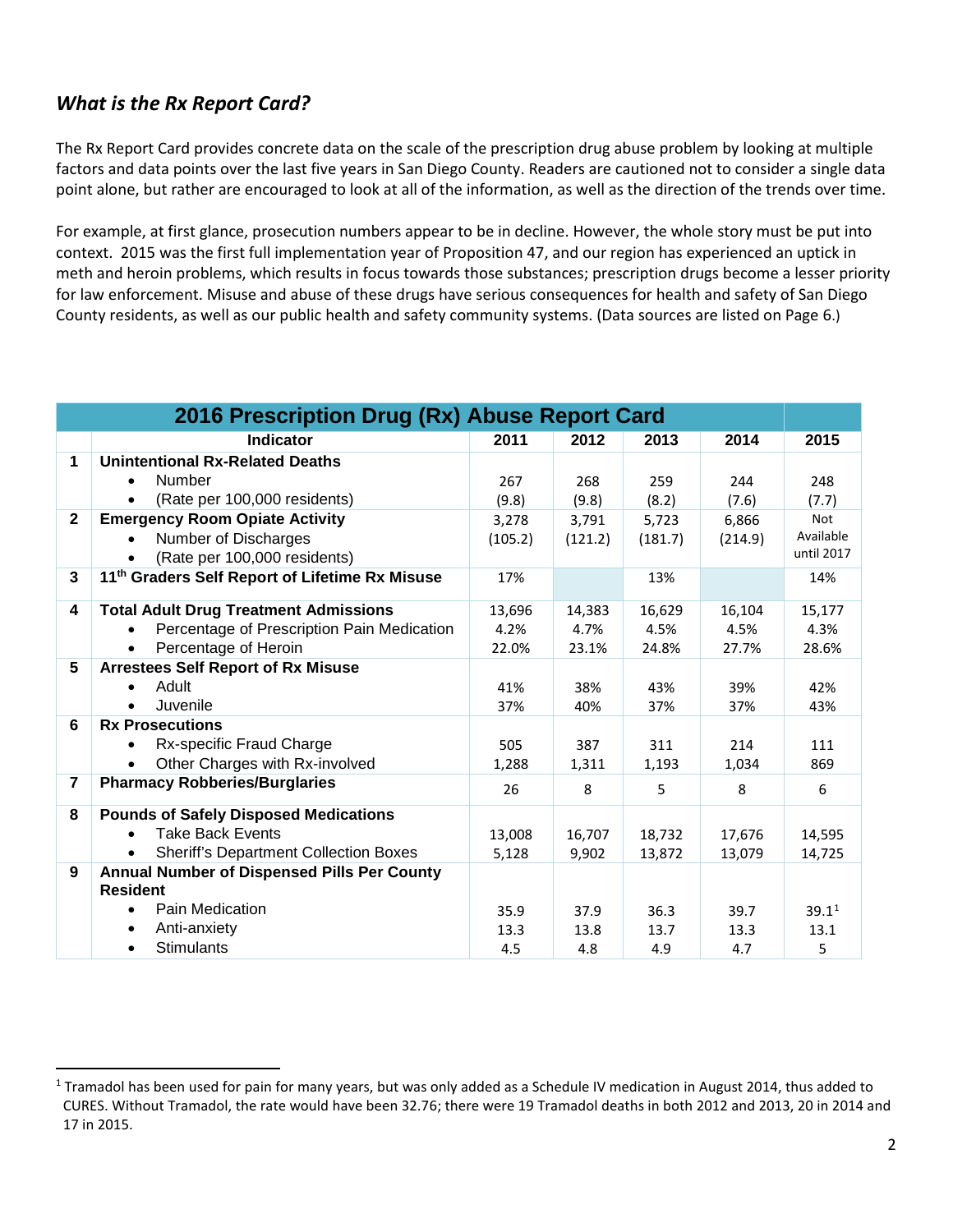#### **Additional Details on Prescription Drug (Rx) Indicators: Data Sources Listed on Page 6**



Data on the actual number of public treatment admissions in San Diego County reflect the availability of treatment, which varies according to funding and other factors, and does not necessarily reflect the need for treatment among drug users.

#### **Table 1: Rx-related DUI Prosecutions from County of San Diego District Attorney**

| Year | Number of Prosecutions |
|------|------------------------|
| 2012 | 215                    |
| 2013 | 161                    |
| 2014 | 197                    |
| 2015 | 257                    |

#### **Considerations on Hospital Activity**

The doubling of Rx-related ED Discharges from 2011 to 2014 must be considered in the context of overall ED trends. San Diego County ED Visits have increased by 12.8 percent from 2011 to 2014 and San Diego County ED Discharges have increased by 16.7 percent over the same time.

#### **Demographics of 2015 Overdose Deaths in San Diego County**

| Table 2:                                       |        |                     |  |  |  |  |  |
|------------------------------------------------|--------|---------------------|--|--|--|--|--|
| <b>Overdose Deaths by Race/Ethnicity, 2015</b> |        |                     |  |  |  |  |  |
|                                                | Number | Rate per<br>100,000 |  |  |  |  |  |
| Asian Pacific Islander                         | 6      | 1.6%                |  |  |  |  |  |
| Black                                          | 18     | 13%                 |  |  |  |  |  |
| Hispanic                                       | 33     | 3.1%                |  |  |  |  |  |
| Native American                                | 3      | ÷                   |  |  |  |  |  |
| Other                                          | 3      | ÷                   |  |  |  |  |  |
| White                                          | 185    | 12.2%               |  |  |  |  |  |
| Total                                          | 248    | 100%                |  |  |  |  |  |
| *Not calculated for <5 incidents               |        |                     |  |  |  |  |  |

| Table 4:<br><b>SANDAG Self-Report Method of Obtaining Rx Drugs</b> |                            |      |          |     |  |  |  |  |
|--------------------------------------------------------------------|----------------------------|------|----------|-----|--|--|--|--|
|                                                                    |                            | 2014 | 2015     |     |  |  |  |  |
|                                                                    | Adult<br>Adult<br>Juvenile |      | Juvenile |     |  |  |  |  |
| Given                                                              | 91%                        | 76%  | 94%      | 78% |  |  |  |  |
| <b>Bought</b><br>52%                                               |                            | 45%  | 67%      | 61% |  |  |  |  |
| <b>Stole</b>                                                       | 21%                        | 33%  | 33%      | 30% |  |  |  |  |
| SANDAG also reports that in 2015, 57 percent of                    |                            |      |          |     |  |  |  |  |
| teen arrestees report that prescription drugs are                  |                            |      |          |     |  |  |  |  |
| easy, or very easy to get.                                         |                            |      |          |     |  |  |  |  |

| Table 3: Overdose Deaths by Age and Gender, 2015 |        |      |                |                   |      |       |  |  |  |
|--------------------------------------------------|--------|------|----------------|-------------------|------|-------|--|--|--|
| Age                                              | Female | Male | Grand<br>Total | Rate per 100,000* |      |       |  |  |  |
|                                                  |        |      |                | Female            | Male | Total |  |  |  |
| 15-24                                            | 4      | 15   | 19             | $\star$           | 5.5  | 3.7   |  |  |  |
| 25-34                                            | 10     | 22   | 32             | 4.3               | 5.6  | 4.3   |  |  |  |
| $35 - 44$                                        | 17     | 15   | 32             | 8.3               | 3.3  | 3.6   |  |  |  |
| 45-54                                            | 27     | 31   | 58             | 12.9              | 7.5  | 7.0   |  |  |  |
| 55-64                                            | 38     | 48   | 86             | 19.5              | 12.3 | 10.8  |  |  |  |
| $65+$                                            | 12     | 9    | 21             | 5.1               | 3.1  | 3.4   |  |  |  |
| Total                                            | 108    | 140  | 248            | 6.7               | 8.7  | 7.7   |  |  |  |
| *Not calculated for <5 incidents                 |        |      |                |                   |      |       |  |  |  |

#### **In 2015 52% of Rx overdoses involved other substances.**

| <b>Table 5: Overdoses Due to Rx Drugs Alone or in</b><br><b>Combination with Other Substances, 2015</b> |               |  |  |  |
|---------------------------------------------------------------------------------------------------------|---------------|--|--|--|
| <b>Prescription Only</b>                                                                                | 130           |  |  |  |
| <b>Prescription and Alcohol</b>                                                                         | 35            |  |  |  |
| <b>Prescription and Illicit</b>                                                                         | 61            |  |  |  |
| <b>Prescription, Illicit and Alcohol</b>                                                                | 13            |  |  |  |
| <b>Prescription and OTC</b>                                                                             | 5             |  |  |  |
| <b>Prescription and Other</b>                                                                           | 2             |  |  |  |
| <b>Prescription, Illicit and OTC</b>                                                                    | $\mathcal{P}$ |  |  |  |
| <b>Total</b>                                                                                            | 248           |  |  |  |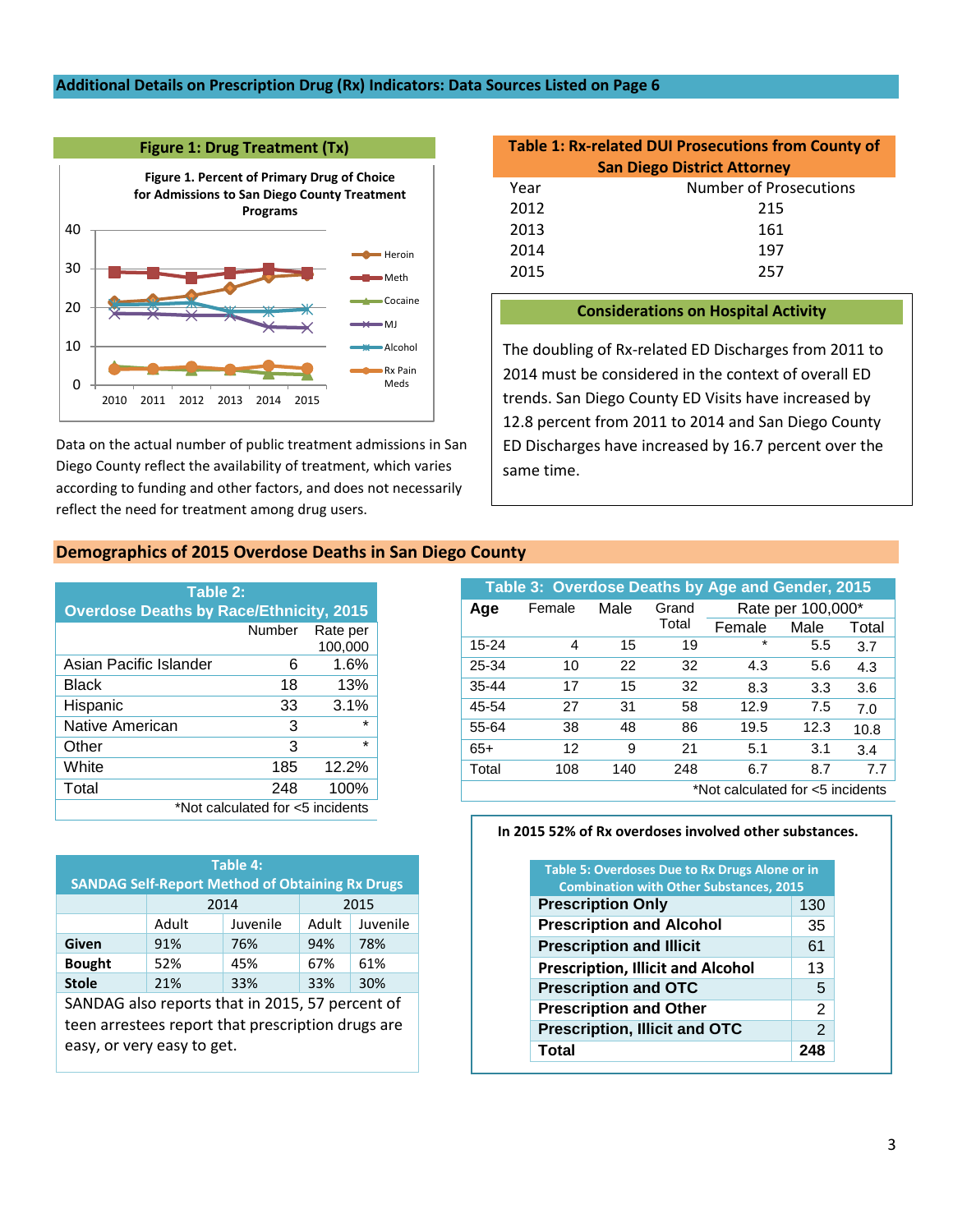#### **2016 Heroin Addendum**

Heroin abuse is now a recognized national problem. The San Diego County region's experience is similar, with increased heroin use as measured by overdose incidents and more. Heroin seizures and treatment admissions have increased consistently in the last five years. National studies confirm that younger users switch to heroin after painkillers become harder to find or pay for. In 2012, according the SANDAG's Substance Abuse Monitoring program, of arrestees who reported heroin use, 27 percent said they had used prescription opioids before trying heroin. Of this group, 63 percent said heroin was a substitute because it was easy to get and was less expensive. These findings echo a 2010 study of young 18-40-year-old intravenous drug users in San Diego County, where 40 percent reported misuse of opioids prior to initiating heroin injection (Pollini 2011). Other indicators of the growing heroin problem are listed below. Sources are listed on page 4.

|    | Table 6: Selected Heroin Indicators                | 2011      | 2012    | 2013      | 2014    | 2015    |
|----|----------------------------------------------------|-----------|---------|-----------|---------|---------|
|    | 1. Heroin Seizures (Kgs.)                          |           |         |           |         |         |
|    | At San Diego County Ports of Entry                 | 319       | 470     | 689       | 756     | 941     |
|    | 2. Heroin Price per Gram                           | $$80-100$ | \$50-90 | $$50-100$ | \$50-70 | \$40-80 |
| 3. | <b>Adult Arrestees Testing Positive for Heroin</b> | 9%        | 11%     | 12%       | 13%     | 12%     |
| 4. | <b>Treatment Admissions with Heroin Listed as</b>  | 22%       | 23%     | 25%       | 28%     | 28.6%   |
|    | <b>Primary Drug of Choice</b>                      |           |         |           |         |         |
|    | 5. Number of Heroin Overdose Deaths                | 80        | 74      | 86        | 105     | 90      |
|    | A. Percentage of deaths with heroin detected as    |           |         |           |         |         |
|    | part of all illicit drug overdoses                 | 38%       | 34%     | 32%       | 36%     | 31.5%   |
|    | <b>B.</b> Percentage of all overdose deaths        | 17%       | 15%     | 16%       | 17%     | 17.8%   |

Naloxone is an antidote to a heroin overdose that is delivered as a nasal spray or injection. In 2015, the Sheriff's Department expanded Naloxone distribution to all patrol cars in the nine contract cities and unincorporated areas.

| <b>Table 7: Drug-Related Naloxone Use</b> | 2011 | 2012 | 2013  | 2014        | 2015     |
|-------------------------------------------|------|------|-------|-------------|----------|
| By Emergency Medical Services             | 929  | 997  | 1.141 | 1.210       | 1,305    |
| By Sheriff Department                     |      |      |       | 14 uses $*$ | 13 uses  |
| $(*6 \text{ mos. only})$                  |      |      |       | 1 death     | 2 deaths |





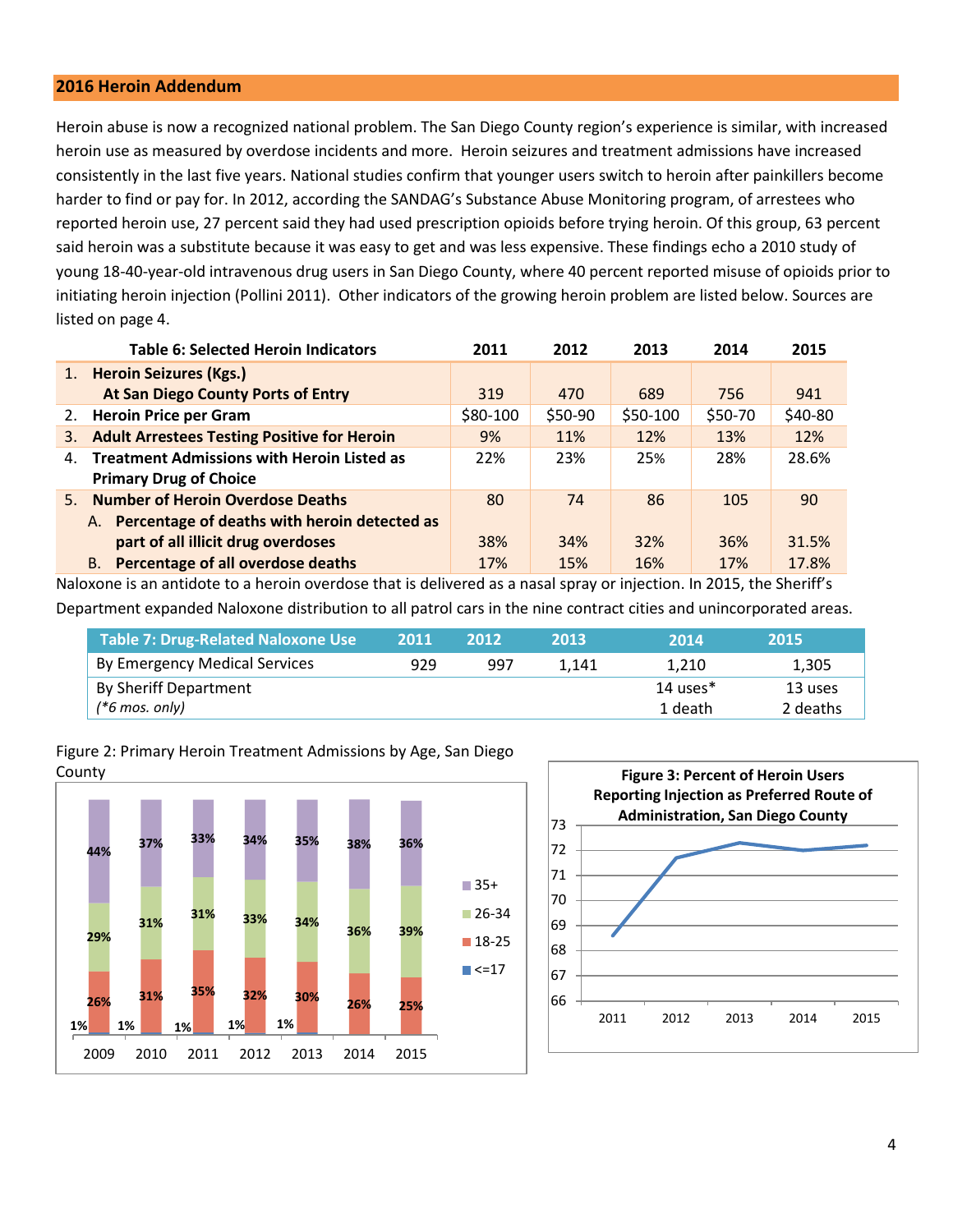#### **Fentanyl Alert in 2016**

A dangerous new trend is surfacing in San Diego: synthetic Fentanyl. Largely produced by Mexican Drug Trafficking Organizations, Fentanyl is used as a cut agent in heroin packaging. Because Fentanyl is more than 40 times stronger than heroin, unsuspecting heroin users using this product overdose, and some die. In San Diego County, there were seven deaths in 2015 related to synthetic Fentanyl -compared to a single death in 2014 and unrecorded before then. Efforts to increase penalties for clan-lab produced Fentanyl failed in the last California legislative session.

#### **What Action Is Needed?**

- **Secure your medications and safely dispose of unwanted medications**. Don't let your medicine cabinets be a point of access for young people and others looking for prescriptions to get high. See [http://sandiegorxabusetaskforce.org/safe\\_disposalx.html](http://sandiegorxabusetaskforce.org/safe_disposalx.html) for information on year-round Rx Collection box locations.
- **Support your doctor in using Safe Prescribing guidelines.** Use One Doctor, One Pharmacy. The Controlled Substance Utilization Review and Evaluation System (CURES) is California's prescription drug monitoring program, and is a valuable prevention tool. Governor Brown recently signed SB482, which requires doctors to check CURES when prescribing controlled substances. Doctors should also use a medication agreement for patients who need controlled substances for three or more months. Doctors should avoid the dangerous combination of opioids and benzodiazepines.
- **Save lives with Naloxone.** Naloxone can resuscitate someone in an opiate overdose. With brief training, naloxone is available to opioid users and their family members. Sheriff's Deputies now carry naloxone kits in patrol cars. Community groups such as A New Path [\(https://anewpathsite.org/\)](https://anewpathsite.org/) hold trainings for family members. Let's get naloxone to people who may need it.
- **Get help if you need it.** Addiction treatment is effective and available. Drug treatment is an important first step towards recovery. San Diego County has an array of private and publicly funded treatment. Contact the County's Access and Crisis Line for referrals at 1-888-724-7240 or [http://www.sandiegocounty.gov/hhsa/programs/bhs/mental\\_health\\_services\\_adult\\_older\\_adult/adult\\_emerge](http://www.sandiegocounty.gov/hhsa/programs/bhs/mental_health_services_adult_older_adult/adult_emergency_and_crisis.html) [ncy\\_and\\_crisis.html.](http://www.sandiegocounty.gov/hhsa/programs/bhs/mental_health_services_adult_older_adult/adult_emergency_and_crisis.html)



Above: PDATF News Event on the Medication Disposal Survey in March 2016; Left is the joint MSF/PDATF Planning retreat held in June 2016